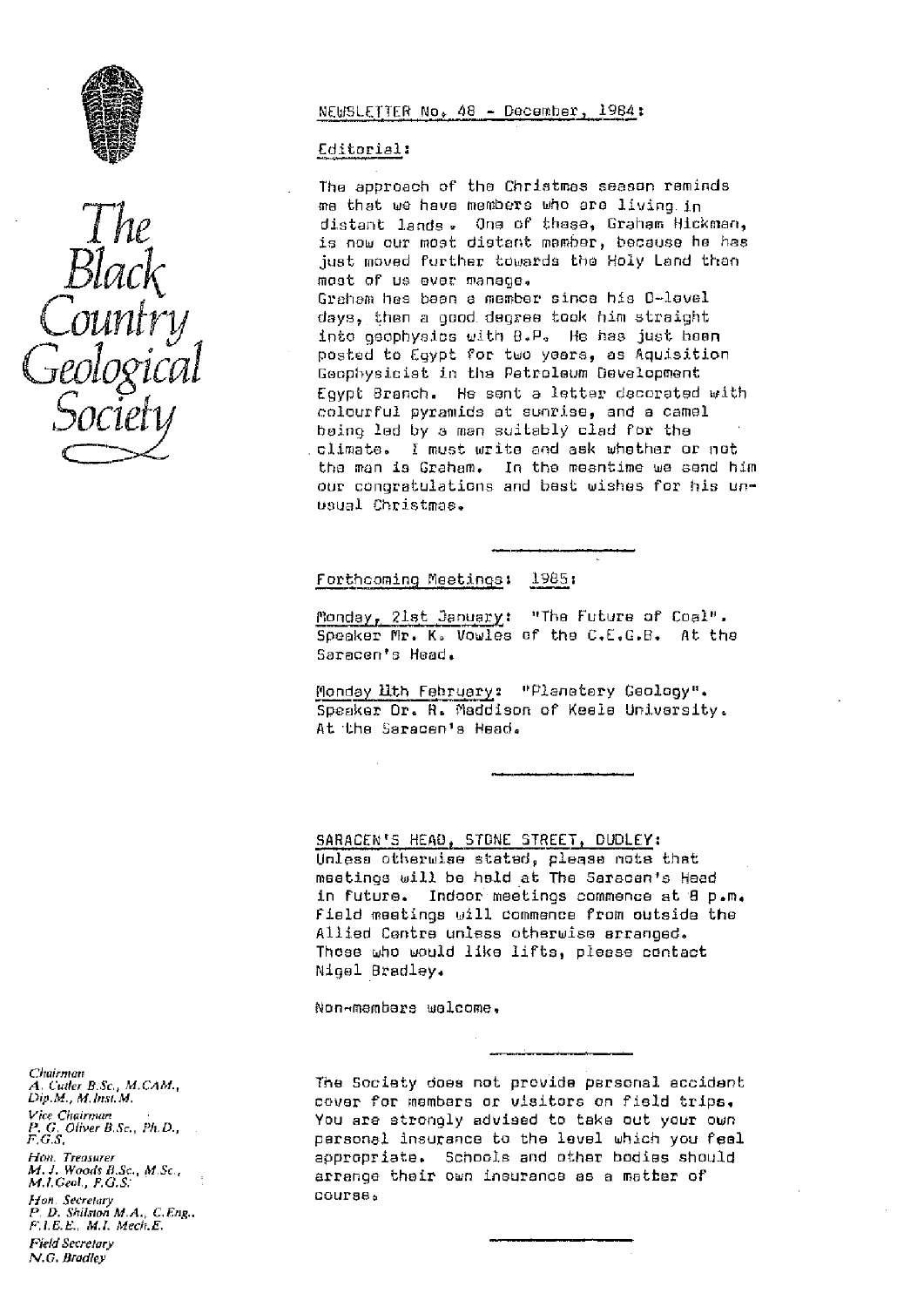Mon., 21st Jan: "The Future of Coal". Speaker Mr. K. Vowles of

Maddison of Keele University.<br>Saracan's Head.

Mon., 18th March: A.G.M.<br>Saracen's Head.

Stretton field trip. Leader<br>Andrew Jenkinson.

ing with talk by Mr. Neil Howard<br>on "The Himalayas", Saracen's substantied at several sites for on "The Himalayas". Saracen's<br>Head.

Sun., 19th May: Field trip to<br>North Staffordshire. Leader Don

Conversazione. An event to mark the car park. The Bunter Pebb.<br>the Society's tenth anniversary. Beds are very distinctive with the Society's tenth anniversary.

Midlands". Talk by Professor and could not be located, it was clear<br>Hawkes of Aston Hoiversity. The when we had crossed to the B.P.B. Hawkes of Aston University.

Geological Society. Leader Alan

Mon., 11th Nov: "Geology and<br>Soils". Talk by Dr. Margaret

Mon., 9th Dec: "The Eye of Faith<br>in Geology". Talk by Dr. R.

January Committee Meeting:<br>16th at The Park.

Programme 1985: The Common Evening field trip to Lickey Hills: June 25th, 1984. Led by Paul<br>Shilston.

Although only a few miles from the centre of Birmingham, the Lickey<br>Hills offer an interesting range Mon., 11th Feb: "Planetary The Hills offer an interesting range in the Money Money of geological exposures. while Geology". Speaker Dr. R. of geological exposures, while<br>Maddison of Keele University. from their summits one can see many miles in every direction, picking out distant geological<br>landmarks. The meeting started at the car park by the golf course, visiting  $\frac{Sun.,\quad21st April:$  Church external first the quartzite quarries of the stretten field trip. Leader overfold seen in a quarry alongside Barnt Green Road. The Lickey<br>quartzite is of Cambrian age. and Mon., 13th May: Informal meet- quartzite is of Cambrian age, and<br>inn with talk by Mr. Neil Howard because of its hardness it has been use in construction and as roadstone. We then climbed to the top of<br>the ridge known as Bilberry Hill, North Staffordshire. Leader Don and just beyond the summit looked for the junctions of Lickey quartzite to Keefe Beds, and then of Keele June (date to be announced). Beds to Bunter Pebble Beds. In this area the Keele Beds are represented as red clays, and the junction Friday 5th July:<br>Conversazione. An event to mark and the car park. The Bunter Pebble their large well-rounded pebbles,<br>and although the exact junction Mon., 16th Sept: "Geology of the and although the exact junction<br>Midlands". Talk by Professor could not be located, it was clear zone.<br>Crossing the Old Birmingham Road Sun., 6th Oct: Cotwall End. Crossing the Old Birmingham Road<br>Joint field trip with Shropshire (or Rose Hill) we followed a stream

Joint field trip with Shropshire (or Rose Hill) we followed a stream<br>Geological Society. Leader Alan up through the Keele Beds where a  $\text{Cut} \text{ler}$ .  $\text{L} \text{Per}$ the stream profile.<br>Finally we reached the top of

Soils". Talk by Dr. Margaret Beacon Hill, in the Clent Breccia<br>Oliver. Diver. Oliver. horizon, and as the evening was so clear it gave a complete geological<br>view of the West Midlands - Bredon in Geology". Talk by Dr. B. Hill (Jurassic), May Hil3.(Silurian), The Malverns (Precambrian), Abberley Hills (Silurian), Clee Hills(Devonian with dolerite capping), and then over to the Black Country to Barr<br>Beacon (Permo-Trias). For a couple of hours on a fine summers evening we had an interesting geological tour among some beautiful sceneryo Paul Shilston.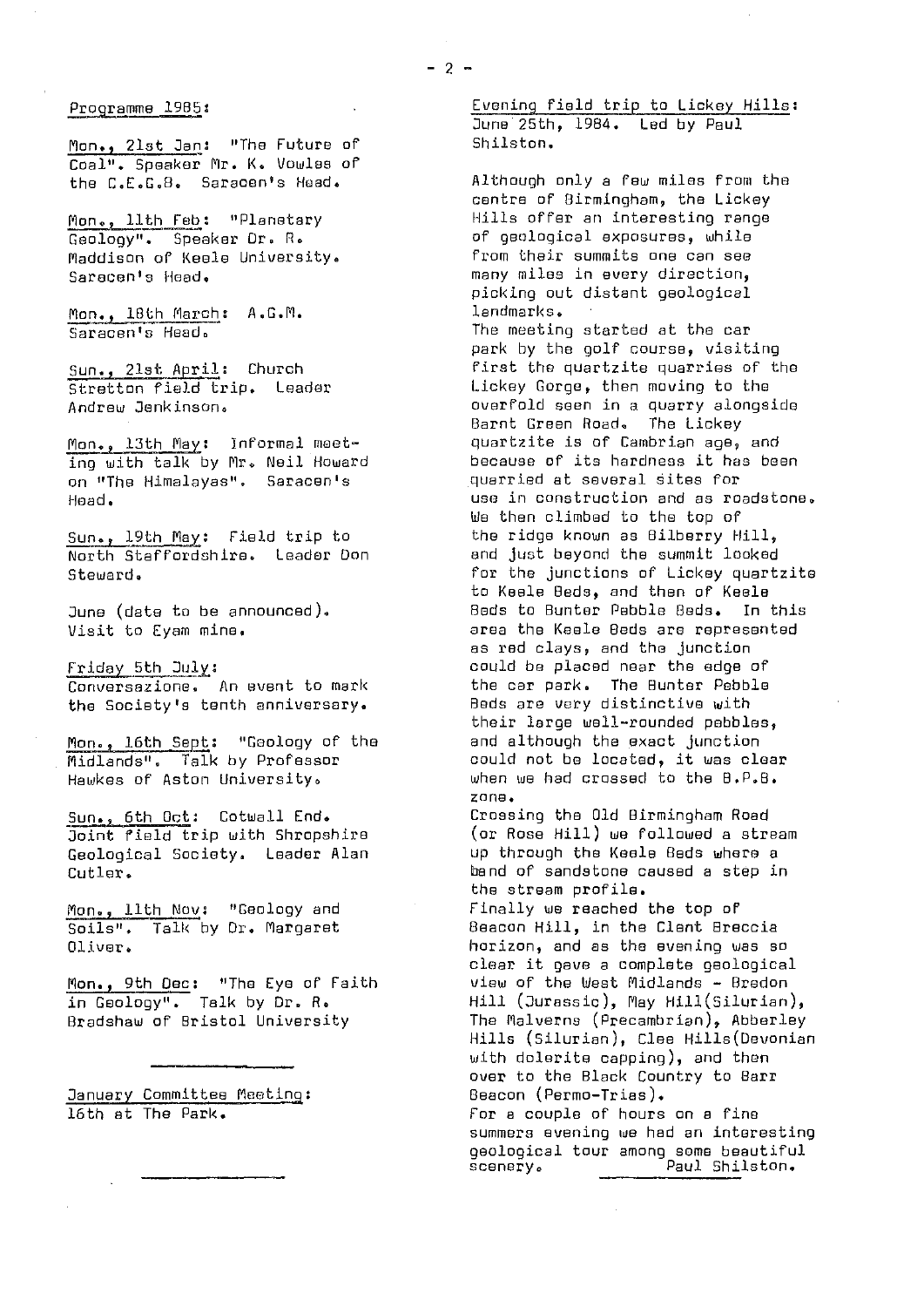Leader John Armitage.

series of sediments mainly<br>of volcanic ash and other annoyance of people playing<br>rounders across the footpati of volcanic ash and other rounders across the footpath.<br>ejected material. ejected material.<br>1998: 1W) which were the Most of the Woodhouse (1999) eds. dated at about 200 mill clastic but the Brand Series **main ones from these rocks are**<br>are epiclastic sediments. The **charmic Charnical Series and Charnia** maso The Precambrian (Charnian)<br>outcrops in Charnwood Forest comprise a plunging anticline<br>trending NNW-SSE, which has trending NNW-SSE, which has international geologists, and veloped cleavage. fish - from the Precambrian occupy large areas. More correctly called diorites,  $\begin{array}{ccc} \text{Our day finished in the cool} \ \text{there} \end{array}$ they are fairly uniform and shade of a coppice surrounding pink and green appearance.<br>They are sometimes called and our members had thoroughly Markfieldite, and are composed of quartz, alkali feldspar, interstitial quartz, plagioclase https://www.hindary.cogan: feldspar(labradorite) and hor nblende. Fourteen of us met in

It was possible to trace the change in mineral content rocks became darker and more Members arrived at the Allied qreen. Close by we examined Centre to find the room was de

Lunch was taken nearby at the The Precambrian rocks of and the Queen's Head in Markfield, after<br>Charnwood Forest are Charnwood Forest are<br>
represented by both intrusive which we drove to Bradgate Park. represented by both intrusive Here we walked up the succession and extrusive rocks, and a same these ancient rocks, to the series of sediments mainly Most of these rocks were de- Beds, dated at about 700 million posited as volcanic debris years. Fossils found on the bedding<br>in shallow water. but some yearly planes of this fine-orained tufin shallow water, but some in the planes of this fine-grained tuf-<br>| faceous siltstone are probably to the control of the socumulated above sea level. accumulated above sea level.<br>The Blackbrook and Maplewell **faceous siltstone are probably the** The Blackbrook and Maplewell **oldest macrofossils in Britain, and**<br>Series are basically pyro- **come in the fascination** (The Series are basically pyro- therefore quite fascinating. The clastic the clastic street of the clastic present<br>clastic but the Brand Series show thein ones from these rocks are are epiclastic sediments. The charniodiscus and Charnia masoni,<br>resultant rocks are the rem- charniche former possibly a boldfast fo resultant rocks are the rem- **the former possibly a holdfast for**<br>nants of an ancient mountain **the latter. Nowadays it is though** nants of an ancient mountain in the latter. Nowadays it is thought<br>range which is today being in the they are either some sort of range which is today being that they are either some sort of that they are either some sort of that the softer<br>Exhumed from the softer the softer that Siphonalean Alnae or Pennatulid exhumed from the softer<br>sediments under which it was some coelenterates similar to the is sediments under which it was exampled coelenterates similar to the 'sea-<br>buried during the Triassic. The sens' of present day tropical pens' of present day tropical<br>waters.

At Outwoods we stood on the same<br>spot as a group of visiting been much faulted and obscured surveyed the last fossil of the<br>by the overlying Triassic. All states and probability of the surveyed the larger and probability of the state by the overlying Triassic. All and day. This was larger and probably<br>Charnian rocks show well de- a cyclomedusa - a primitive jelly Charnian rocks show well de-  $\begin{array}{ccc} \hbox{a } \mbox{Cyclombedus} & - & \mbox{a } \mbox{primitive} & \mbox{j} \mbox{elly} \\ \hbox{v} & \mbox{closed } \mbox{classedus} & - & \mbox{first} & - & \mbox{from the Pracambrian} \end{array}$ Ediacara fauna such as is known<br>from Australia.

have an attractive mottled the last exposure. Mr. Armitage<br>pink and green appearance. The the and our members had thoroughly enjoyed an interesting day, in<br>very good weather.

Markfield and set off for a<br>local quarry in the 'syenite'. Tilustrated talk by Anne Harrison. Illustrated talk by Anne Harrison.<br>2nd April, 1984.

across the quarry, where the This meeting did not start well.<br>rocks became darker and more Members arrived at the Allied green. Close by we examined a contre to find the room was double<br>a roadside exposure of fine a cooked, and the opposition were a roadside exposure of fine booked, and the opposition were<br>tuffs of the Slate-agglomerate booked, already duo in. For a while I tuffs of the Slate-agglomerate already dug in. For a while I<br>Series, The rock was mainly and thought I was going to be able Series. The rock was mainly thought I was going to be able to<br>volcanic tuff with many the selip away gracefully without having volcanic tuff with many single slip away gracefully without having<br>spectacular bombs, A good spectrum to give my talk, Unfortunately for spectacular bombs. A good to give my talk. Unfortunately for<br>bomb horizon of rhyolitic the same, however. Chris and Hilary were me, however, Chris and Hilary were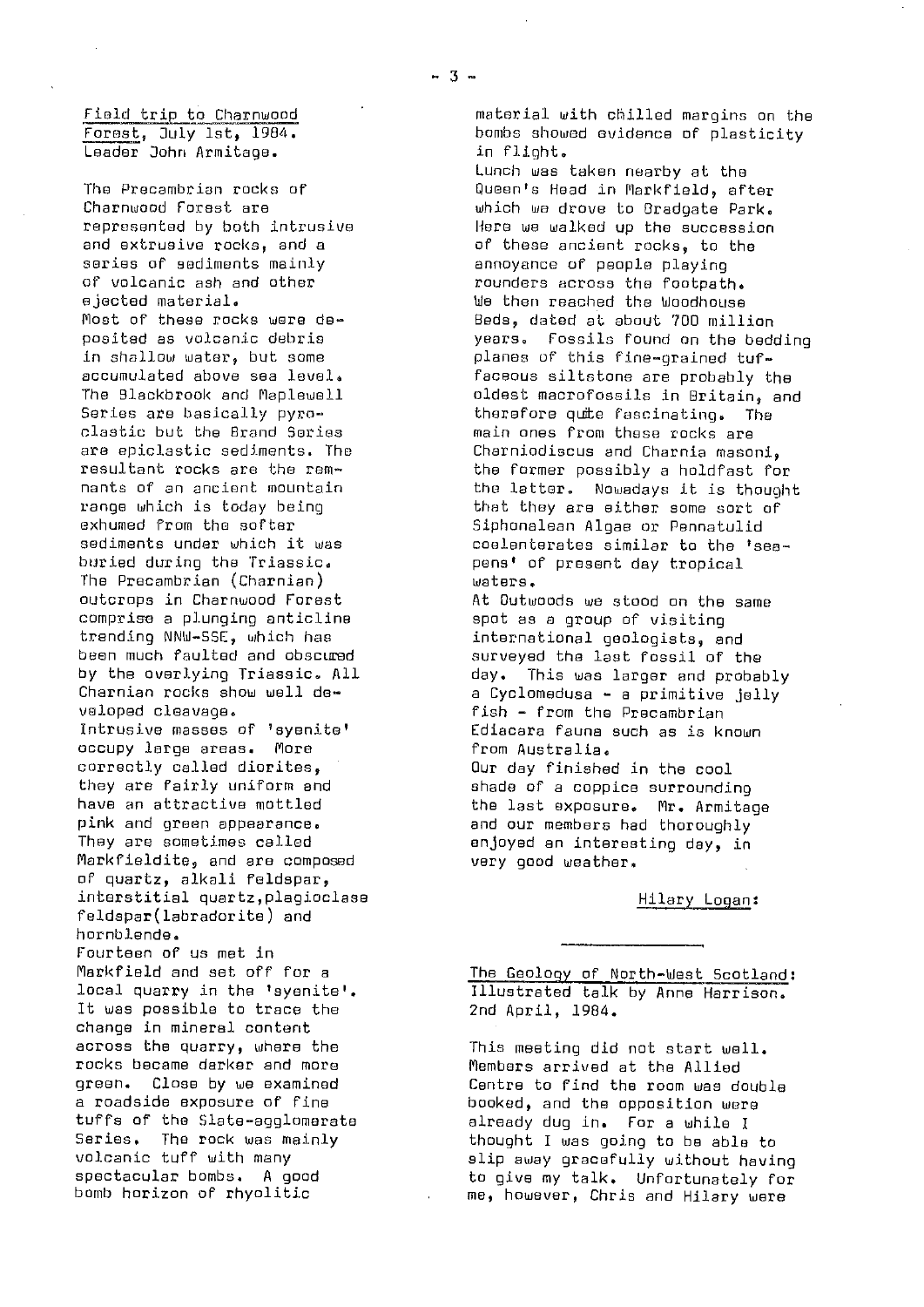Following the discovery of the of shale and dolomite. The geology were established. This<br>area was the first in the world mobile nappes of an orogenic in the belonging to Scolith<br>In the east were moving in the Monocraterion worms. zone in the east were moving<br>towards the more stable foreis located on the main road forces exerted during the and spectacular caves but the formulation of the capaches are sandy and welcoming the special species of the capaches are sandy and welcoming the special special special special special special sp

very kind and managed to find a and dolomites. Moving down the cliff,<br>cosy room in a nearby pub, so a line next stratum of Salterella Grit cosy room in a nearby pub, so the next stratum of Salterella Grit<br>at about nine o'clock the the the sare is axposed. The grit, which is part at about nine o'clock the is exposed. The grit, which is partly<br>meeting began. The is the dolomite and partly quartzite. is meeting began.<br>The Qeological Survey Memoir rusty in colour and is characteri The Geological Survey Memoir **rusty in colour and is characterised**<br>of N.W. Scotland by Peach and **he are to by Scolithus burrows. The next stra**t of N.W. Scotland by Peach and by Scolithus burrows. The next strata<br>Horne is said to be one of the strate are the fucoid beds. which are also Horne is said to be one of the- are the fucoid beds, which are also<br>most important ever produced. rusty coloured and consist of bands rusty coloured and consist of bands<br>of shale and dolomite. The Moine Thrust in 1883, some characteristic fossils of these beds<br>major principles of structural care trilobites of the genus Olenelly are trilobites of the genus Olenellus.<br>The beds were called fucoid because area was the first in the world **of the flattened worm tracks of Planolites**<br>where the order of super- **the contract were mistaken for seaweeds.** Below where the order of super- were mistaken for seaweeds. Below the<br>position was found to be when we fucoid beds is the pipe rock. The position was found to be fucoid beds is the pipe rock. The reversed by thrusting. The function of pipes are actually burrows at right reversed by thrusting. The pipes are actually burrows at right<br>thrust developed when the philip angles to the bedding planes and angles to the bedding planes and<br>belonging to Scolithus and towards the more stable fore- The Ullapool to Inchnadamph road is at<br>land rocks in the west. In The this level. By looking across from land rocks in the west. In this level. By looking across from<br>the case of the Moine Thrust Knockan Crag to Inverpolly Nature the case of the Moine Thrust **Knockan Crag to Inverpolly Nature**<br>the tectonic pressure from **the Reserve the remaining features** of the tectonic pressure from The Reserve the remaining features of the Reserve the remaining features of the Reserve in particular ESE was so great that some of succession can be seen, in particular<br>the forelands were also torn states the characteristic scenery of the the characteristic scenery of the up and moved westwards. The state of the forelands. The landscape is mainly up and moved westwards. The state mess of Moine rock on the fairly flat and consists of Lewisian<br>move was thought to be 200km. qneiss. In places mountains arise move was thought to be 200km. gneiss. In places mountains arise<br>long and l0-20km. deep. At sharply from the flat land. These long and 10-20km. deep. At sharply from the flat land. These are<br>certain points the Moine sharp is usually Torridonian Sandstone. which certain points the Moine usually Torridonian Sandstone, which<br>Thrust became stuck and so usual although Precambrian in age like the Thrust became stuck and so although Precambrian in age like the<br>smaller thrusts, notably the solution angles, overlies the oneiss smaller thrusts, notably the Lewisian gneiss, overlies the gneiss Glencoul and Ben More unconformably. Classic examples are Thrusts, developed. In most Ben More, Cul Beag, Caniop and Stac places the Moino Thrust Pollyu All were at one time covered glided over the fucoid beds<br>but in certain places steps by Cambrian Quartzite but this has but in certain places steps and mainly disappeared. Stac Polly still because the Thrust moved and the state in<br>becaur and the Thrust moved and the state of thin laver covering its peak. occur and the Thrust moved has a thin layer covering its peak.<br>over other planes. One such has a file entire Assynt landscape has bee over other planes. One such The entire Assynt landscape has been<br>place is Knockan, where the The affected by glaciation. Loch Broom place is Knockan, where the and the affected by glaciation. Loch Broom place is a classical U-shaped valley, and succession is well exposed.  $\begin{array}{ccc} \text{is a classical U-shaped valley, and} \end{array}$ Knockan cliff is part of the Ullapool which stands at its mouth is built on a raised platflorm which<br>is a glacial delta. between Inchnadamph and The forelands are characterised by Ullapool.<br>Slideswere shown of Knockan is a sheep can survive. The locals dependent Slideswere shown of Knockan sheep can survive. The locals depend<br>cliff. At the top of the state sheep on the sea for a living. cliff. At the top of the mainly on the sea for a living. cliff are dark Moine Shcists Salmon farms can be seen in sheltered which are probably Pre- coves of the Summer Isles and the sea<br>cambrian. The thrust plane came of Ullapool is littered with factory cambrian. The thrust plane of Ullapool is littered with factory<br>is marked by a six inch band of the ships. In contrast, the land to the is marked by a six inch band ships. In contrast, the land to the<br>of myolonitised echist. The seast of the thrust is more welcoming of myolonitised schist. The east of the thrust is more welcoming.<br>rock has been fragmented entitly the sealing the limestone of the rock has been fragmented By the sea the limestone of the probably due to the tremendous Durness group forms high cliffs probably due to the tremendous Ourness group forms high cliffs and thrust. The Moine Schists beaches are sandy and welcoming.<br>overly white Ordovician Eilean Those wishing to visit the area : overly white Ordovician Eileen Those wishing to visit the area which is also renowned for its wildlife and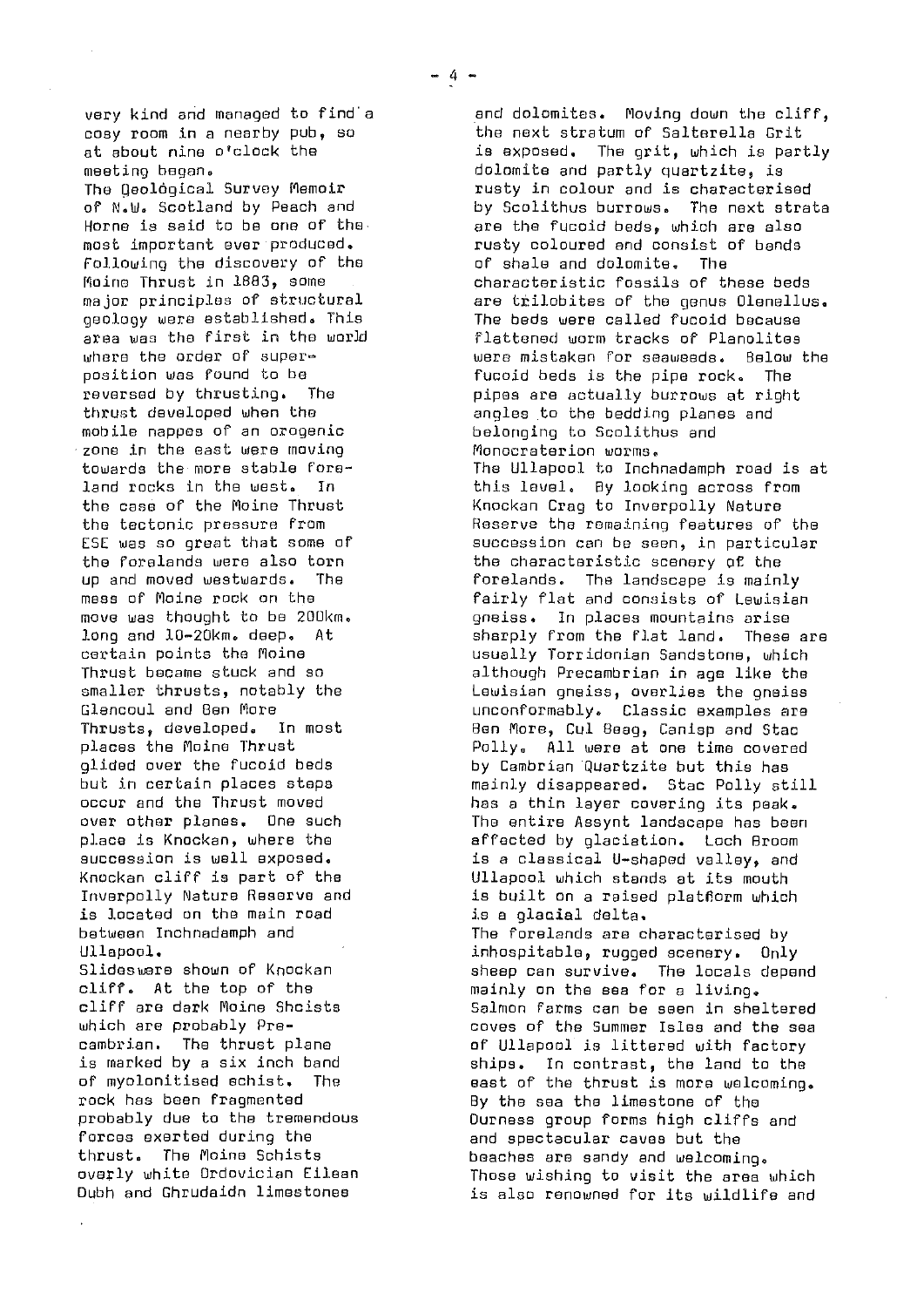salmon fishing were recommended to stay at the Culag Hotel in Lochinver which is quite expensive but makes an idealbase from which to explore the area.

Anne Harrison:

Dudley Limestone Workings: Progress Report Three. (Please see summary overleaf)

In September the Council's policy committee approved a report entitled "Abandoned Limestone Workings - a Strategy for Action - the Council's Policy and Programme", which formally brought together the results of the comprehensive review of the various technical. land use and other factors relative to the abandoned workings referred to in the last newsletter. The new canal tunnel into Singing Cavern has been completed and a trip into this cavern by the Canal Trusts boats was a great experience

for me despite my familiarity with the workings. Future "canal trips" will be doubly exciting. The trial infilling at the

Dudley Sports Centre is likely to commence in December.

The results of the drill hole and associated investigations carried out in the first half of this year should be available shortly. Current work is in hand preparing submissions for Derelict Land Grants in line with the Strategy for Action Report.

Alan J.R. Evans:

From the Papers:

Daily Telegraph 7.7.1984:



 $-5 -$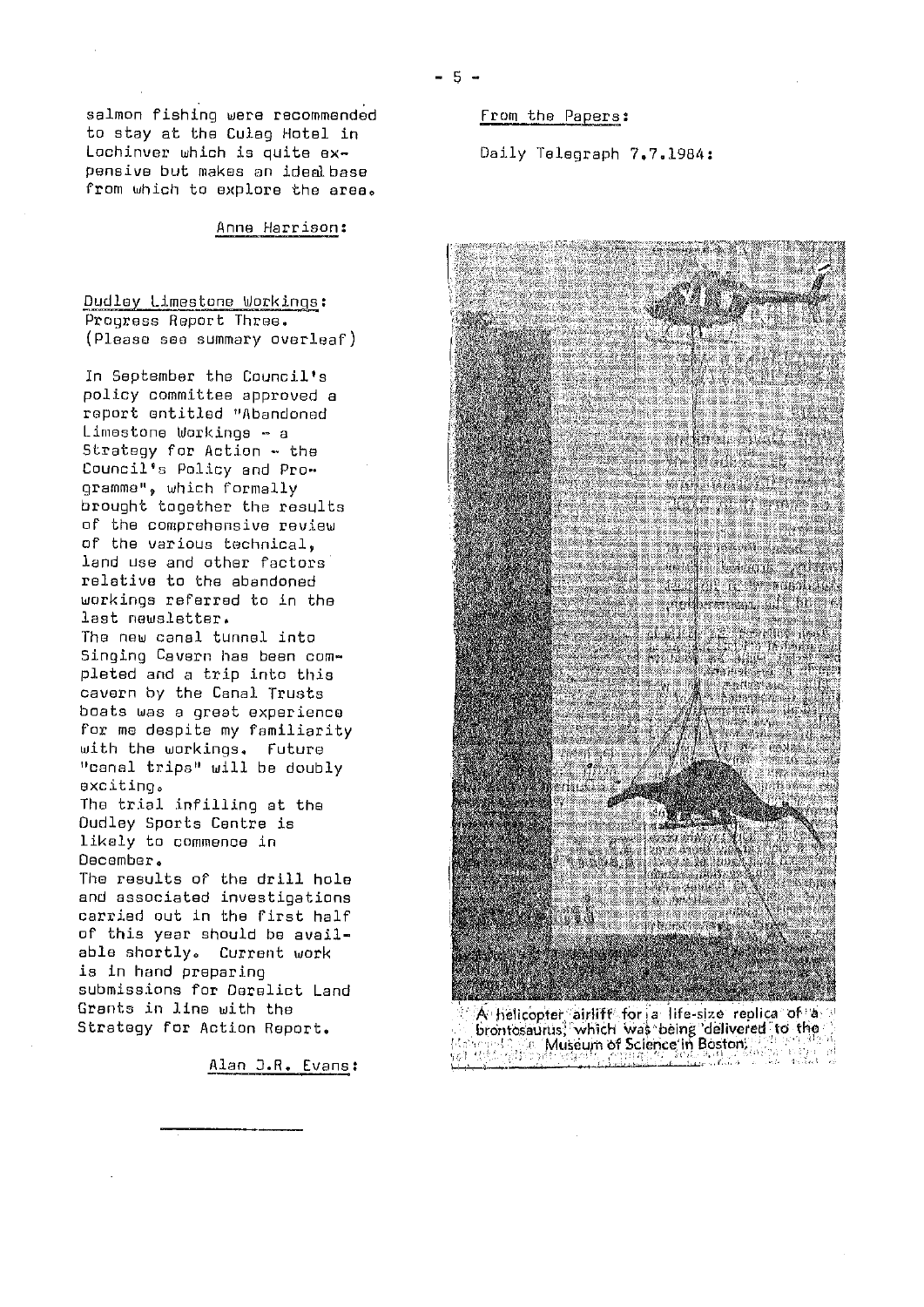## .STRATEGY REPORT SUMMARY

1. The Council's proposals aim to have seriously tackled the West Midland Limestone problem by the end of the century, and £4 million derelict land grant will be made available for the work per. annum.

2. About £18 million will be required to deal with the limestone problem in Dudley. Programmes are proposed for £7.6 million for 1985/86 until 1989/90.

3. The order of priorities are .- (a) safety, (b) Maintainance and beneficial use of land,  $(c)$  maintainance of confidence in the affected areas, (d) securing development and redevelopment, (e) securing changes in land use where appropriate.

4. Priorities and programmes are based on the prevailing limited information about the structural conditions of the workings. The emphasis on investigatory work in the next few years will provide improved information on these conditions as well as assisting in the design of remedial works.

5. The now information and re appraisals of land use issues will contribute to reviews, and the Council's policy will be published at intervals not longer than three years.

6. Programmes are set out in the Report for the next five years, with some schemes carried forward to 1992.

7. The three stages to remedy the limestone problem are:-(a) preliminary investigations, (b) further investigations, monitoring or no action/minimum work,

(c) final treatment including bulk infilling, long term monitoring, modifications to structures. Later stages will depend upon the findings of earlier stages and analysis of the options available,

8. To assist in dealing with the limestone problems, central government is urged to take steps to secure:-

(a) Changes of Derelict Land Grant Legislation to ensure that grants are payable for the provision of fencing, for additional foundations and other structural costs associated with existing and new buildings, and the investigation, monitoring and treatment costs of' private land owners.

(b) A government compensation scheme or insurance guarantee against damage from subsidence. (c) The clear relevance of Building Requlation 03 to considerations of ground settlement arising from the presence of underground workings. (d) The necessary legislation to empower the Council to enter on private land to investigate, treat, and monitor the workings.

9. The Council will maintain close co-operation with the West Midlands County Council, Sandwell, Walsall and Wolverhampton Metropolitan Borough Councils, the Department of the Environment and the Department of Transport, other public bodies and statutory undertakers, private organisations and individuals, in its pursuit of remedial measures.

The Report is now available for inspection at the offices of the Borough Engineer at Stourbridje and the Borough Planner at Dudley. It has six main sections:-Introduction, Dudley's Needs and Priorities, Technical Considerations and Strategy, Land Use Planning and Building Control Matters, Assessment of Priorities,end Programmes of Works,

A large Appendix gives details of geotechnical, land use and risk issues and proposed remedial measures for each of the 2B mine areas which have been separately considered. Other Appendices cover legal liabilities of owners of land undermined by limestone workings, examples of Dudley's development control and building regulations practices in areas affected, and the method of assessment of potential for collapse.